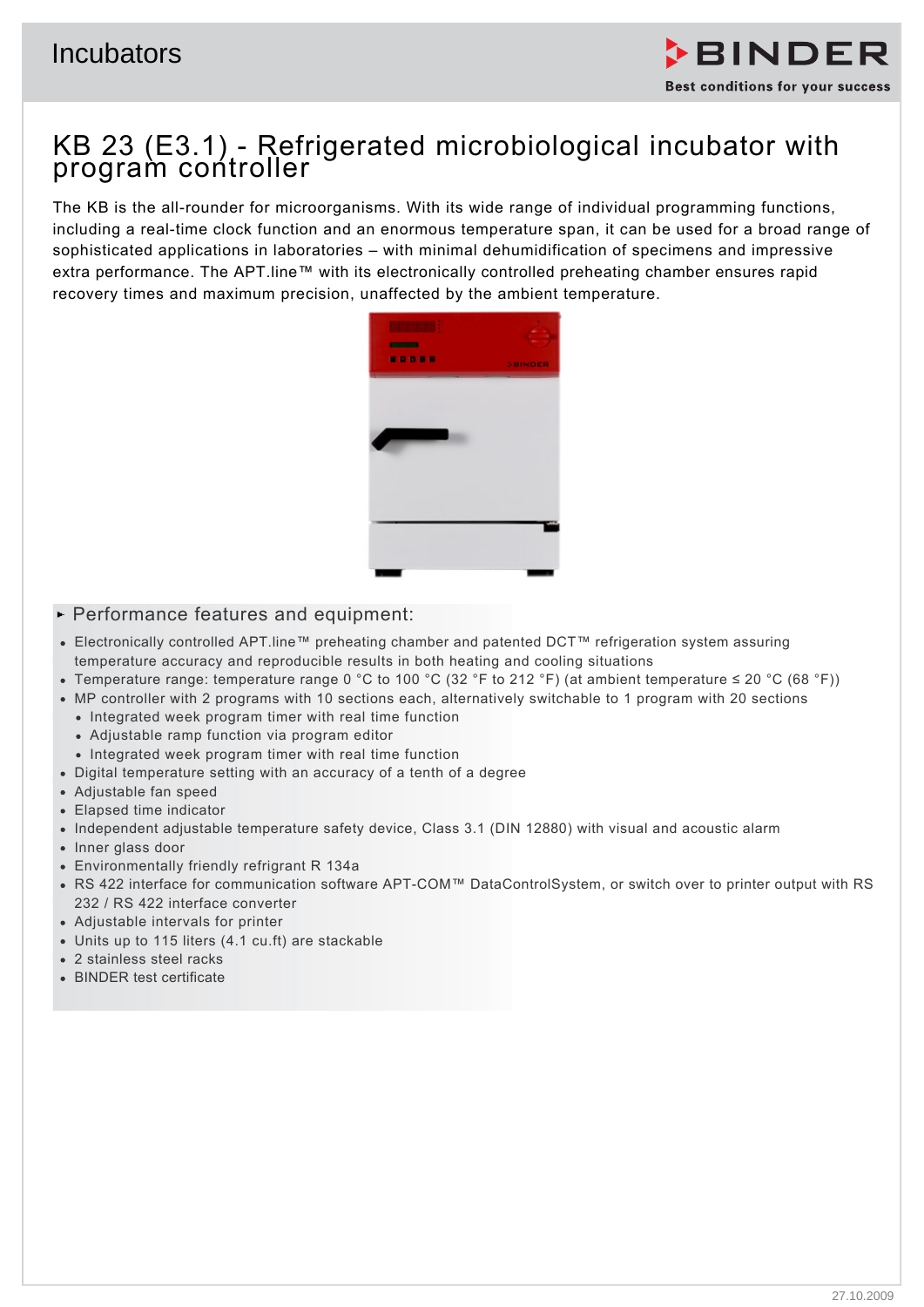| 433 / 17.1                                                                                                                                                                                                                             |                                                                                                                                                                                                                                                                                                                                                                 |
|----------------------------------------------------------------------------------------------------------------------------------------------------------------------------------------------------------------------------------------|-----------------------------------------------------------------------------------------------------------------------------------------------------------------------------------------------------------------------------------------------------------------------------------------------------------------------------------------------------------------|
| 618 / 24.3                                                                                                                                                                                                                             |                                                                                                                                                                                                                                                                                                                                                                 |
| 516 / 20.3                                                                                                                                                                                                                             |                                                                                                                                                                                                                                                                                                                                                                 |
| 73/2.9                                                                                                                                                                                                                                 |                                                                                                                                                                                                                                                                                                                                                                 |
| 100/3.9                                                                                                                                                                                                                                |                                                                                                                                                                                                                                                                                                                                                                 |
| 100/3.9                                                                                                                                                                                                                                |                                                                                                                                                                                                                                                                                                                                                                 |
| 36/1.3                                                                                                                                                                                                                                 |                                                                                                                                                                                                                                                                                                                                                                 |
| $\mathbf{1}$                                                                                                                                                                                                                           |                                                                                                                                                                                                                                                                                                                                                                 |
| $\mathbf{1}$                                                                                                                                                                                                                           |                                                                                                                                                                                                                                                                                                                                                                 |
|                                                                                                                                                                                                                                        |                                                                                                                                                                                                                                                                                                                                                                 |
|                                                                                                                                                                                                                                        |                                                                                                                                                                                                                                                                                                                                                                 |
|                                                                                                                                                                                                                                        |                                                                                                                                                                                                                                                                                                                                                                 |
| 277 / 10.9                                                                                                                                                                                                                             |                                                                                                                                                                                                                                                                                                                                                                 |
|                                                                                                                                                                                                                                        |                                                                                                                                                                                                                                                                                                                                                                 |
| 20/0.7                                                                                                                                                                                                                                 |                                                                                                                                                                                                                                                                                                                                                                 |
| 2/3                                                                                                                                                                                                                                    |                                                                                                                                                                                                                                                                                                                                                                 |
|                                                                                                                                                                                                                                        |                                                                                                                                                                                                                                                                                                                                                                 |
|                                                                                                                                                                                                                                        |                                                                                                                                                                                                                                                                                                                                                                 |
|                                                                                                                                                                                                                                        |                                                                                                                                                                                                                                                                                                                                                                 |
|                                                                                                                                                                                                                                        |                                                                                                                                                                                                                                                                                                                                                                 |
|                                                                                                                                                                                                                                        |                                                                                                                                                                                                                                                                                                                                                                 |
|                                                                                                                                                                                                                                        |                                                                                                                                                                                                                                                                                                                                                                 |
|                                                                                                                                                                                                                                        |                                                                                                                                                                                                                                                                                                                                                                 |
|                                                                                                                                                                                                                                        |                                                                                                                                                                                                                                                                                                                                                                 |
|                                                                                                                                                                                                                                        |                                                                                                                                                                                                                                                                                                                                                                 |
|                                                                                                                                                                                                                                        |                                                                                                                                                                                                                                                                                                                                                                 |
|                                                                                                                                                                                                                                        |                                                                                                                                                                                                                                                                                                                                                                 |
|                                                                                                                                                                                                                                        |                                                                                                                                                                                                                                                                                                                                                                 |
|                                                                                                                                                                                                                                        |                                                                                                                                                                                                                                                                                                                                                                 |
|                                                                                                                                                                                                                                        |                                                                                                                                                                                                                                                                                                                                                                 |
| 5                                                                                                                                                                                                                                      |                                                                                                                                                                                                                                                                                                                                                                 |
| $\overline{2}$                                                                                                                                                                                                                         |                                                                                                                                                                                                                                                                                                                                                                 |
|                                                                                                                                                                                                                                        |                                                                                                                                                                                                                                                                                                                                                                 |
| <b>IP 20</b>                                                                                                                                                                                                                           |                                                                                                                                                                                                                                                                                                                                                                 |
|                                                                                                                                                                                                                                        |                                                                                                                                                                                                                                                                                                                                                                 |
| 0.34                                                                                                                                                                                                                                   |                                                                                                                                                                                                                                                                                                                                                                 |
|                                                                                                                                                                                                                                        |                                                                                                                                                                                                                                                                                                                                                                 |
| 50                                                                                                                                                                                                                                     |                                                                                                                                                                                                                                                                                                                                                                 |
| 60                                                                                                                                                                                                                                     |                                                                                                                                                                                                                                                                                                                                                                 |
|                                                                                                                                                                                                                                        |                                                                                                                                                                                                                                                                                                                                                                 |
|                                                                                                                                                                                                                                        |                                                                                                                                                                                                                                                                                                                                                                 |
|                                                                                                                                                                                                                                        |                                                                                                                                                                                                                                                                                                                                                                 |
|                                                                                                                                                                                                                                        |                                                                                                                                                                                                                                                                                                                                                                 |
|                                                                                                                                                                                                                                        |                                                                                                                                                                                                                                                                                                                                                                 |
| 2) up to 98 % of the set value<br>3) these values can be used upon calculation of air conditioning systems<br>3) these values can be used upon calculation of air conditioning systems<br>4) these values can be used upon calculation |                                                                                                                                                                                                                                                                                                                                                                 |
|                                                                                                                                                                                                                                        | KB 23 (E3.1)<br>222 / 8.7<br>330 / 13.0<br>10/22<br>25/55<br>44 / 97<br>$0 - 100 / 32 - 212$<br>0.7<br>0.3<br>0.3<br>0.2<br>0.2<br>11<br>61<br>230<br>Based on the ice increase on the evaporators the refrigerating capacity decreases at a set value of < 0 °C (32 °F).<br>For this reason the chambers have to be defrosted regularly (approx. once a week). |

For this reason the chambers have to be defrosted regularly (approx. once a week).<br>1) at an ambient temperature ≤20 °C (68 °F)<br>2) up to 98 % of the set value<br>3) these values can be used upon calculation of air conditioning

|  |  | BINDER GmbH PO Box 102 D-78502 Tuttlingen Address: Im Mittleren Ösch 5 D-78532 Tuttlingen, Germany             |  |
|--|--|----------------------------------------------------------------------------------------------------------------|--|
|  |  | Contact: Phone: +49 (0) 7462/2005-0   Fax: +49 (0) 7462/2005-100   info@binder-world.com   www.binder-world.cc |  |

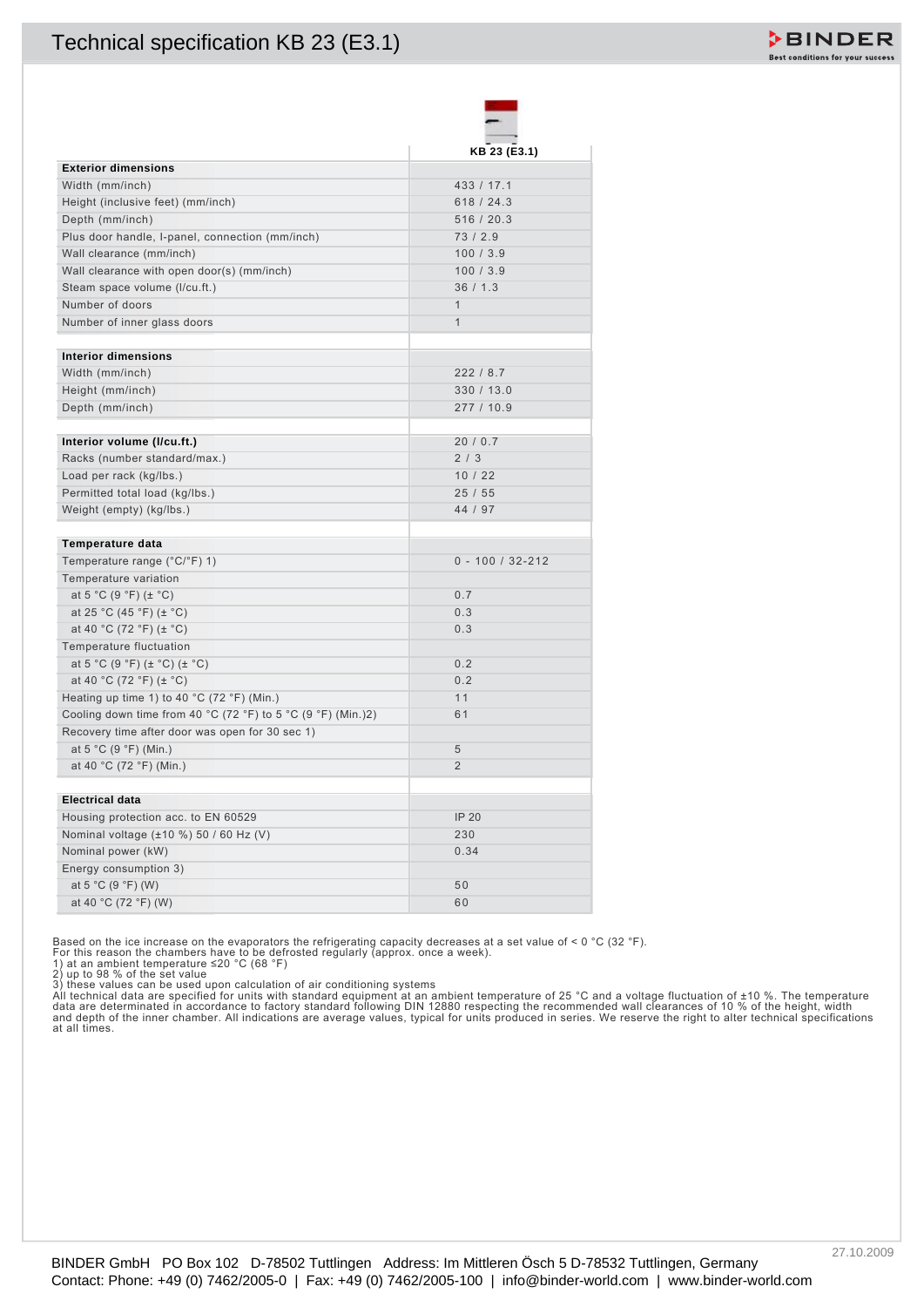



Access ports

With silicon plugs for inserting external measuring devices into the chamber. Access ports with 10, 30, 50, 100 mm (0.4, 1.2, 2, 3.94 inch) diameter.



Calibration certificates and validation

Contact: Phone: However, Phone: Phone: However, Phone: However, Phone: However, Phone: However, Phone: However, Phone: However, Phone: However, Phone: However, Phone: However, Options and accessories Adventure (Contactions BINDER can significantly reduce the time and effort needed for equipment qualification and validation. We draw on unparalleled knowledge of our equipment applications and years of experience in certification.



Operational data documentation: APT-COM™ DataControlSystem

The only standard software that guarantees seamless documentation of all testing parameters in compliance with standards. Can be fully validated in accordance with GLP/GMP and FDA 21 CFR Part 11.